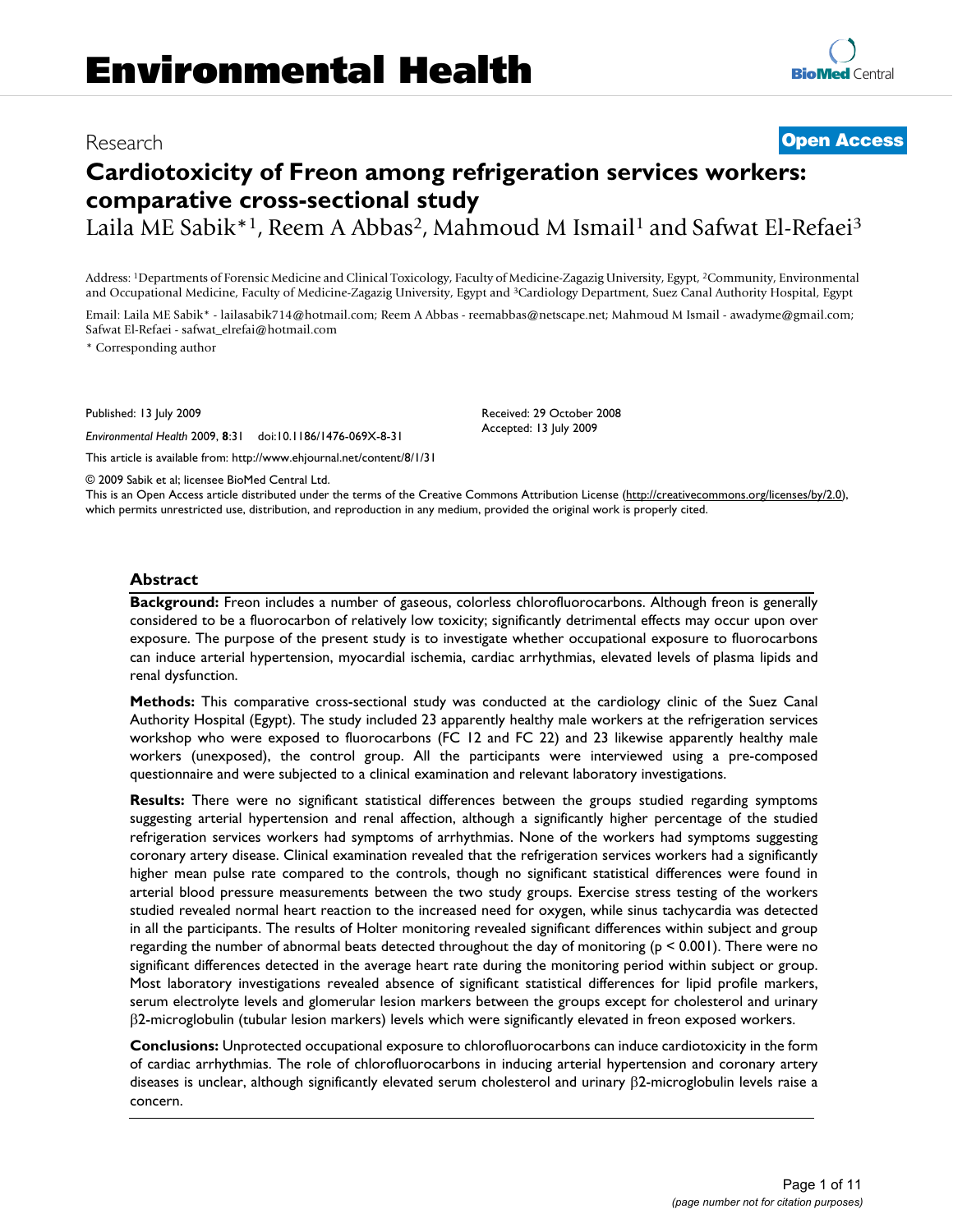#### **Background**

Fluorocarbons are a group of synthetic halogen-substituted methane and ethane derivatives containing atoms of chlorine and fluorine and are commonly known as chlorofluorocarbons (CFCs). They are generally known by commercial names such as freon, arcton and frigen [1].

Since the 1930s, when chlorofluorocarbons (CFCs), fully halogenated or non-hydrogenated fluorocarbons, were developed, they were considered to be nearly perfect chemicals. They are stable, nonflammable, noncorrosive, low in toxicity and inexpensive to produce [2]. In 1974, scientists discovered that CFCs have the capability of depleting the stratospheric ozone layer. Since the 1990s, according to the Montreal Protocol on Substances that Deplete the Ozone Layer, developed countries have replaced CFCs and hydrochlorofluorocarbons (HCFCs) (hydrogenated chlorofluorocarbons) such as dichlorodifluoromethane (CFC-12) (FC-12) (Freon 12), and chlorodifluoromethane (HCFC-22) (FC-22) (Freon 22) respectively, which cause significant stratospheric ozone depletion and global warming [3], and replaced them with hydrofluorocarbons (HFCs) (chlorine-free hydrogenated fluorocarbons), such as HFC-32 and HFC-134. However, developing countries are in the early stages of changing from CFCs to HFCs and HCFCs. The Montreal Protocol allows continued production and importation of CFCs in developing countries until 2010 to facilitate their transition to the newer CFC free technologies [4]. Although freon is generally considered to be a fluorocarbon of relatively low toxicity; significant toxic effects may occur when significant over-exposure occurs. For example, contact of the skin with the cold liquid can cause frostbite and defatting and contact with the eye may result in irritation. Inhalation of high concentrations of CFC can induce airway and respiratory problems, in addition to temporary nervous system depression with anesthetic effects. Accidental ingestion can cause nausea and ulceration of the stomach. Jaundice and mild elevations in transaminases may develop after inhalational exposure or ingestion [5-7]. Moreover, overexposure to CFCs and related halogenated hydrocarbons can cause arterial hypertension, myocardial infarction and temporary alteration of the electrical activity of the heart (atrial and ventricular cardiac arrhythmias) manifested with palpitations, irregular pulse or even inadequate circulation. Cardiac arrest and death may occur from gross overexposure [8-10].

Until now, there have been few isolated reports of cardiotoxicity and nephrotoxicity resulting from occupational exposure to different fluorocarbons. Despite the lifethreatening cardiotoxic consequences of fluorinated hydrocarbon exposure, the documentation of toxic effects in human subjects is still ambiguous [1,11]. Thus, this study was conducted to determine the occupational exposure effects on the cardiovascular system and renal function when exposed to freon. We will be examining arterial blood pressure, lipid profile, heart reaction to the body's increased need for oxygen and cardiac rhythm of the cardiovascular system and the glomerular and tubular functions of the kidney based on the hypothesis that arterial hypertension in subjects with overexposure to CFCs may be precipitated by renal proximal tubular damage.

### **Methods**

#### *Study design and setting*

This comparative cross-sectional study was conducted at the cardiology clinic of Suez Canal Authority Hospital in Ismailia City, Egypt.

#### *Subjects*

Twenty three male freon-exposed workers out of 35 workers at the refrigeration services workshop (refrigeration services workers) and 23 security employees from Suez Canal Authority building (non-exposed group or the control group) who are comparable to the studied refrigeration services workers in age, sex, socioeconomic standards and duration of employment were included in this study. The participation rate was 65.7% as the ineligible participants did not fulfill the inclusion criteria mentioned below:

a) Did not agree to participate in the study; b) Were not apparently healthy; c) Had previous (prior to having been employed) occupational exposure or exposure via a secondary job to known cardio-toxins and/or nephro-toxins; and/or d) Were not free of any cardiovascular or renal disorders prior to being employed.

#### *Methods*

#### *Questionnaire*

At first, the study protocol was approved by the ethics committee of Zagazig University, then after obtaining written informed consents from all the participants, they were asked to fill out a pre-composed questionnaire, which comprised of six main parts:

#### *Part one*

Included relevant demographic and home environment data such as age, residence and fuel used for domestic purposes.

#### *Part two*

Contained questions about relevant personal habits and lifestyle such as coffee consumption (>5 cups/day), salt intake  $\left( > 2400 \text{ mg/day}$ ; 10 gm of salt = 2 teaspoons), consumption of fatty foods, cigarette smoking, alcohol consumption, drug use/addiction and sedentary and/or personal stress factors.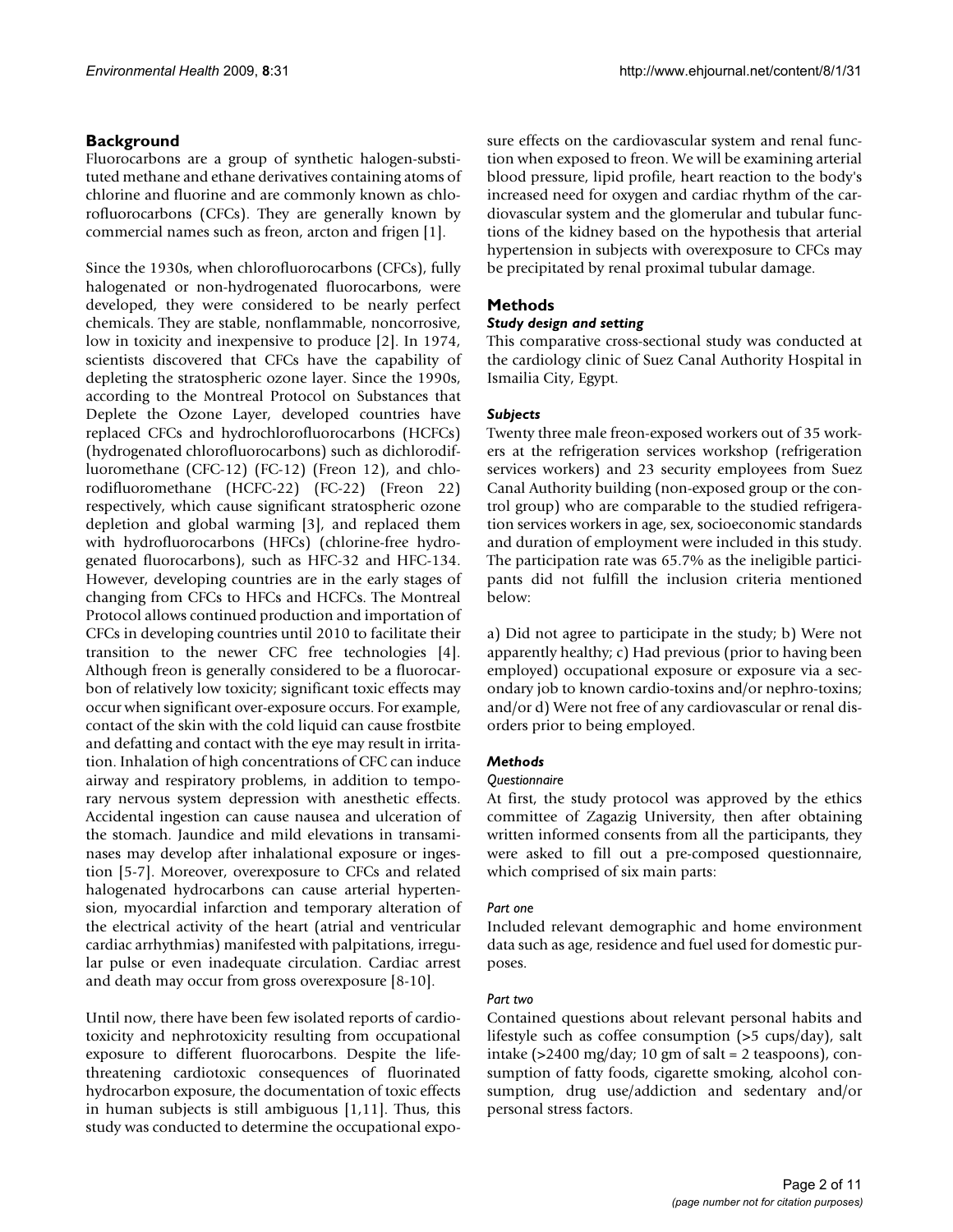#### *Part three*

Contained a detailed occupational history, such as work hours, type of fluorocarbon exposure and availability of suitable protective equipment.

#### *Part four*

Included past medical history regarding the following:

The presence of common precipitating factors of arrhythmias such as: taking digitalis, thyrotoxicosis, pheochromocytoma, systemic infections (infective endocarditis and lobar pneumonia), myocardial damage (myocardial infarction and myocarditis) and blood loss associated with hypotension and myocardial ischemia; the presence of secondary arterial hypertension common causes such as, renal parenchymal or vascular disorder, endocrinal disorder and use of sympathomimetics or corticosteroids; the presence of precipitating factors of coronary artery disease such as, hypertension, diabetes mellitus and abnormal lipid profile.

The presence of common causes of renal impairment such as chronic systemic diseases (diabetes mellitus, hypertension, systemic lupus erythematosus, rheumatoid arthritis, etc.), infectious diseases (streptococcal infection, schistosomiasis, malaria, hepatitis B or C, HIV/AIDS, etc.), repeated urinary tract infection, obstructive uropathy and regular and prolonged intake of nephrotoxic drugs such as, antibiotics, analgesics, anti-hypertensives and antineoplastics.

#### *Part five*

Included a family history of arterial hypertension, arrhythmias or conduction disorders, nephropathy associated with hyperuricemia and gout, familial dyslipidemia and coronary artery disease.

#### *Part six*

Contained inquiries about symptoms suggesting:

Arterial hypertension symptoms such as dizziness, flushed face, persistent headaches, fatigue and epistaxis; coronary artery disease, such as the typical discomfort or pain felt beneath the sternum and radiating to the left shoulder, left arm, fingers, back and jaw triggered by exertion or strong emotion and subsided by rest and/or dyspnea; as well as arrhythmia, palpitations (sensation of skipped, rapid or forceful beats), dyspnea, chest discomfort, pre-syncope and syncope.

Renal involvement such as the characteristic loin pain, hematuria, polyuria, oliguria and renal edema.

#### *Clinical Examination*

All workers were invited to attend a clinical evaluation and then subjected to the following:

-Body mass index calculation measuring the height in meters and weight in kilograms was implemented to calculate the body mass index (BMI); where the formula for BMI is weight in kilograms divided by height in meters squared [12]. This was done to exclude renal impairment, proteinuria and cardiovascular diseases that can result from obesity.

-Examination of radial artery pulse: A standardized method for radial artery pulse examination was used with an assessment of pulse rate and rhythm. Sinus rhythm was considered at the range of 60–100 beats per minute (bpm), bradycardia is considered when the rate is  $< 60$ bpm, and tachycardia when the rate is > 100 bpm. If the time interval between beats is equal, it is considered regular and when there is a repeating irregularity, it is entered as regularly-irregular and if it is completely irregular it is called irregularly-irregular [13].

-Measurement of arterial blood pressure: Hypertension is a sustained elevation of arterial blood pressure. Repeated measurements were obtained for each subject for arterial blood pressure, which was taken three times in the early morning, using a stethoscope and a mercury sphygmomanometer. The mean of the three readings was recorded. Blood pressure is classified as normal at <120/80 mmHg, pre-hypertension at 120–139/80–89 mmHg, stage one hypertension at 140–159 mmHg (systolic) or at 90–99 mmHg (diastolic), and stage two at  $\geq 160$  mmHg (systolic) or  $\geq 100$  mmHg (diastolic) [14,15].

#### *Exercise Stress Testing (Exercise Electrocardiography)*

Each participant in the study was subjected to exercise stress testing early in the morning, which is a screening tool to test the effect of exercise on the heart i.e. the reaction of the heart to the body's increased need for oxygen. The test gives a general sense of how healthy the heart is. A stress test is performed to determine causes of chest pain, the exercise capacity of the heart, appropriate exercise levels in those beginning an exercise program and to identify rhythm disturbances during exercise. Baseline measurements of heart rate and blood pressure were taken before the exercise started. Each participant was asked to walk on a treadmill. The pace and incline of the treadmill were gradually increased while the electrical activity of the heart was measured with an electrocardiogram (ECG) and blood pressure readings were taken. Electrodes (conductive patches) were placed on the chest, arms and legs to record the heart's activity. The blood pressure cuff on the arm was inflated every few minutes. The test continues until the participant reaches a target heart rate, unless complications such as chest pain or an exaggerated rise in blood pressure develop. Each participant was monitored for 10–15 minutes after exercising or until the heart rate returns to baseline [16].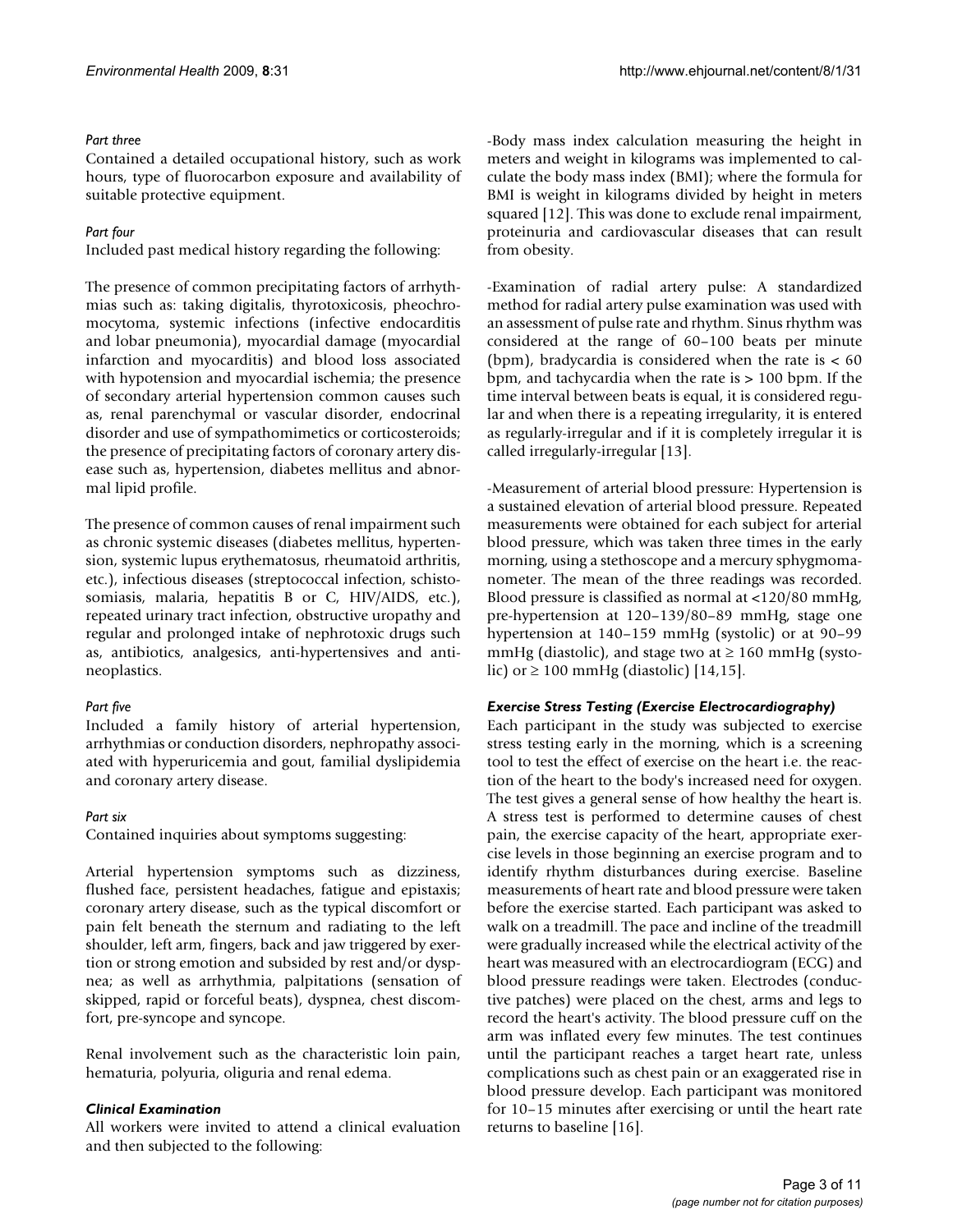#### *Ambulatory Electrocardiography (Holter Monitoring)*

The freon-exposed workers (in exposed and control days) and non-exposed workers were outfitted with a holter cardiographic monitor (General Electric/SEER light ambulatory recorder/controller) that they placed on a belt around the waist. Seven adhesive electrode leads were attached to the skin of the chest. Monitoring was conducted throughout 24-hour period while the workers keep a diary of their activities. The portable recorder uses two channels to record the electrocardiogram for 24 hours. The two channels are used to record the electrocardiogram and ensures no false interpretation due to an arrhythmia. This technique is extremely useful in documenting transitory arrhythmias as supraventricular arrhythmias like (premature atrial contractions, paroxysmal atrial tachycardia, atriventricular (AV) junctional rhythms and atrial fibrillation) or ventricular arrhythmias like premature ventricular contractions and ventricular tachycardia. Interpretation and extraction of heart rate variability (HRV) parameters were performed automatically by using the software provided by General Electric (MARS PC Ambulatory ECG Analysis System), and then reviewed by a cardiologist to determine if any atypical electrical patterns. A report of the heart's activity is tabulated and irregular heart activity is correlated with the worker's activity at the time [17].

#### *Lipid Profile Study*

Fasting lipid profile was determined through serum samples obtained from all the participants using Dimension Expanded Auto-analyzer where all the subjects fasted for a period of 12 to 14 hours before the test. Respectively, the reference intervals considered to be normal used by the laboratory of Suez Canal Authority Hospital for serum cholesterol, low density lipoprotein (LDL), high density lipoprotein (HDL) and triglycerides were, levels lower than 200 mg/dL, 60–160 mg/dL, 35–60 mg/dL and 30– 200 mg/dL. The conversion factor for serum cholesterol, LDL and HDL in mg/dL to mmol/L is 0.02586 and for serum triglycerides in mg/dL to mmol/L is 0.01129.

#### *Assessment of Serum Electrolytes*

Serum electrolytes were assessed to exclude their roles in the occurrence of arrhythmias [14,18]. The serum samples were analyzed using Dimension Expanded Auto-analyzer to determine serum sodium (Na+), potassium  $(k+)$  and calcium (Ca++) levels. The respective reference intervals used by the laboratory of Suez Canal Authority Hospital for serum Na+, K+ and Ca++ were  $136-145$  mmol/L, 3.5– 5.1 mmol/L and 8.5–10.1 mg/dL. The conversion factor for serum Ca++ in mg/dL to mmol/L is  $0.2500$ .

#### *Specific Markers for Early Renal Dysfunction*

Each participant was asked to collect morning midstream urine sample in a closed sterile container. The urine samples were examined macroscopically for color and clarity, then for indicators of early renal dysfunction as follows:

assessment of microalbuminuria using Micral-Test11 strips, produced by Roche Diagnostics Company. Early effects on the glomeruli were detected by the presence of albumin in urine as it appears before clinical proteinuria. Normal urine contains albumin in a concentration of less than 20 mg/L. Dipsticks, however, only detect albumin in a concentration around 300 mg/L. An increase in albumin between these two levels is called microalbuminuria [19].

The assessment of urinary  $\beta_2$ -microglobulin using ORG 5BM test, produced by ORGENTEC Diagnostika GmbH is a sensitive indicator for identifying functional and morphological changes at the proximal tubule level. Normal values for urine samples are in the range of  $0-0.3 \mu g/mL$ [20].

#### *Environmental Assessment*

To assess the occupational exposure to freon 12 and 22, we relied on NIOSH standardized sampling and analytical methods. A total of five air samples from the breathing zone of the studied refrigeration services workers were collected during the recharging of different devices. Personal sampling was conducted for freon 12 and 22 using two charcoal tubes in a series as first tube 400/200 mg, second tube 100/50 mg sections and both 20/40 mesh, which were manufactured by Sigma-Aldrich/Supelco. At the end of work shift, charcoal adsorption tubes were washed with isopropyl alcohol and the wash was then injected into gas chromatography/mass spectrometer (GC/MS) for analysis [18]. Then the averages of the five readings for freon 12 and 22 were calculated and compared to the threshold limit values of the American Conference of Governmental Industrial Hygienists (ACGIH) (TLV-TWA) (threshold limit value – time-weighted average).

#### *Statistical Analysis*

The collected data was statistically analyzed using Epi-Info software version 6.1 [21]. Comparison between group means was done using student's t-test; while a paired t test was used for paired quantitative data and Chi square test for qualitative data. The significance level was considered at P-value  $< 0.05$ .

#### **Results**

Table 1 demonstrates that there were no significant statistical differences between refrigeration services workers and the control group in regards to age, excess salt intake, cigarette smoking, stressful lifestyle and duration of employment, i.e. p > 0.05. Also, it was found that all of the workers in the study live in urban areas, use natural gas and electricity for domestic purposes and live a sedentary life. However, none of them consume excess coffee,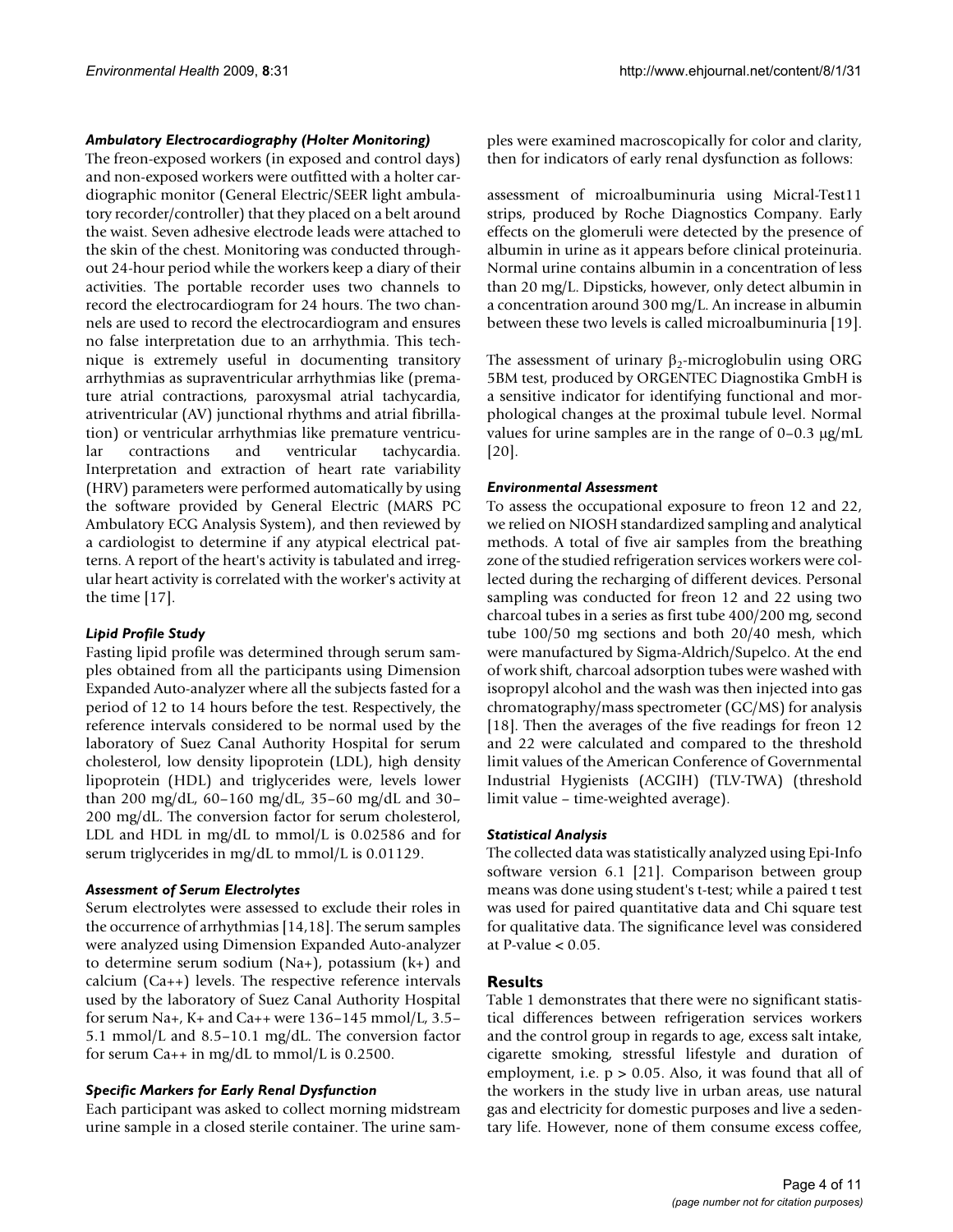| $45.9 + 4.4$<br>$43.7 \pm 3.2$<br>Age (years)( $X \pm SD$ )<br>Special habits & life style N (%)<br>Excess salt intake<br>14(60.9%)<br>9(39.1%) | P-value |
|-------------------------------------------------------------------------------------------------------------------------------------------------|---------|
|                                                                                                                                                 | 0.058   |
|                                                                                                                                                 |         |
|                                                                                                                                                 | 0.14    |
| Cigarette smokers<br>11(47.8%)<br>7 (30.4%)                                                                                                     | 0.22    |
| Stressful life<br>14(60.9%)<br>17 (73.9%)                                                                                                       | 0.34    |
| $20.9 + 3.3$<br>$19.3 \pm 2.7$<br>Duration of employment (years) ( $X \pm SD$ )                                                                 | 0.078   |
| Relevant past medical and family history                                                                                                        |         |
| Past history of nephrotoxic drug abuse $N$ (%)<br>6(26.1%)<br>3(13.04%)                                                                         | 0.45    |
| Past history of hepatitis $C N$ (%)<br>4 (17.4%)<br>2(8.7%)                                                                                     | 0.66    |
| Family history of dyslipidemia and/or hypertension $N$ (%)<br>19 (82.6%)<br>13 (56.5%)                                                          | 0.054   |
| Family history of coronary artery disease N%)<br>4 (17.4%)<br>(4.3%)                                                                            | 0.34    |

**Table 1: Relevant demographic characteristics, occupational data and relevant past medical and family history of the studied workers by Chi Square test:**

fatty foods and alcohol, are not drug addicts or use personal protective measures during work. Regarding past medical and family history, there were no significant statistical differences between the two study groups as regards to the past medical history of nephrotoxic drug abuse and hepatitis C, as well as a family history of dyslipidemia and/or hypertension and coronary artery disease. However, none of the workers in the study had a past medical history of precipitating factors indicating arrhythmias, coronary artery disease, secondary arterial hypertension causes or had a family history of arrhythmias or nephropathy associated with hyperuricemia and gout.

Figure 1 demonstrates that there were no significant statistical differences between the two study groups in regards to symptoms suggesting hypertension and renal disease, p > 0.05. While a significantly higher percent of the exposed workers had symptoms suggesting they have arrhythmias compared to the control group, p < 0.001. However, none of the studied workers had symptoms indicating coronary artery disease.

Table 2 illustrates that there were no significant statistical differences between the two study groups in regard to body mass index and arterial blood pressure (systolic and diastolic)( $p > 0.05$ ). However, the mean pulse rate was significantly elevated in the exposed workers compared to the control group.

Regarding laboratory investigations, there were no significant statistical differences between the two study groups regarding lipid profile markers, serum electrolytes levels,

and glomerular lesion marker (urinary microalbumin). However, total cholesterol level and urinary  $\beta_2$ microglobulin (tubular lesion marker) were significantly elevated in the exposed workers compared to the control group.

In the present study, exercise stress testing for the studied workers revealed normal heart reactions to the body's increased need for oxygen; where sinus tachycardia was detected in all the participants.

As to the Holter monitoring results, the recording was reviewed for any atypical electrical patterns. Premature atrial and ventricular multifocal arrhythmias were the only detected arrhythmias in freon-exposed workers in the present study. Holter monitoring results for freonexposed workers on exposed workdays and on another control days revealed significant statistical differences within subjects as regards to the number of abnormal beats (with a mean of 7645.7 ± 1999.7 and 405.9 ± 104.2 respectively), which were detected throughout the day of monitoring  $(p < 0.001)$ . Also, freon-exposed workers experienced a statistically significant higher mean of abnormal beats compared to the control group (with a mean of 7645.7  $\pm$  1999.7 and 84.9  $\pm$  16.2 respectively)(p < 0.001) (Figures 2&3). In regard to the average heart rate during the monitoring period, no significant differences within subjects were detected on exposed workdays and on other control days (with a mean of  $67.3 \pm 12.3$  and  $70.5 \pm 2.4$  respectively) or within study groups (with a mean of  $67.3 \pm 12.3$  and  $68.6 \pm 17.5$  respectively) (Figure 4).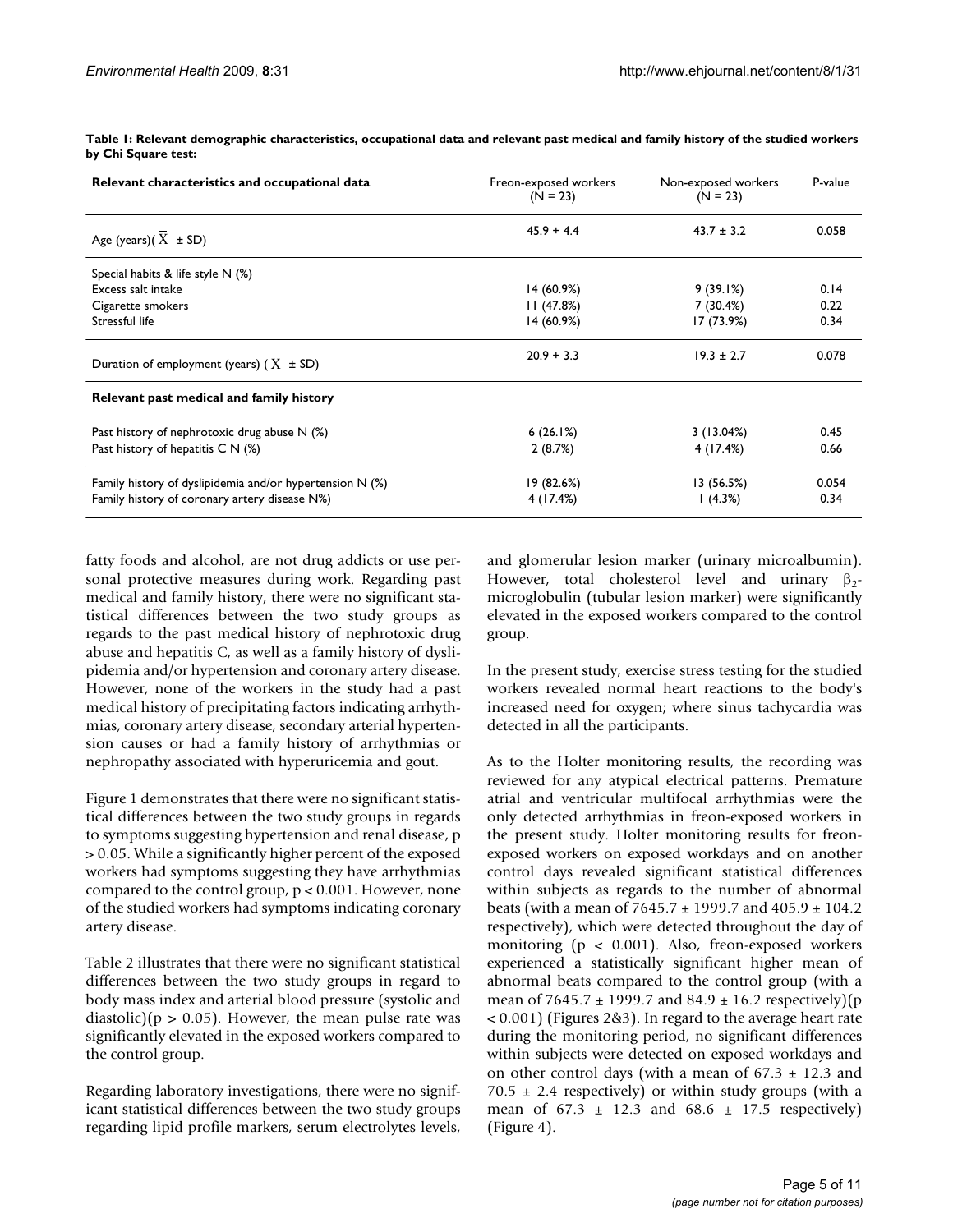

#### Figure 1

**A percent distribution of the studied workers regarding present symptoms suggesting hypertension, arrhythmias, and renal disease**.

Table 3 illustrates that the average concentrations of freon 12 and 22 in the breathing zone of refrigeration workers were 5720 mg/m3 and 4310 mg/m3 respectively, which exceed threshold limit values, which are 4950 mg/m3 and 3540 mg/m3 respectively.

#### **Discussion**

CFCs have been used as refrigerants, solvents, foam-blowing agents, aerosol propellants, fire-extinguishing agents, anesthetics, insecticides, fungicide and as intermediates for the production of polymers [2]. Due to the anticipated widespread use of CFC replacements, there has been a major effort to characterize their direct toxic effects on humans and their effects on the environment [22].

In the present study, there were no significant statistical differences between refrigeration services workers and the control group in regards to symptoms suggesting arterial hypertension and measurements of arterial hypertension. However the two study groups were in the pre-hypertension stage. Also, none of the studied workers had symptoms suggesting coronary artery disease. Moreover, exercise stress testing for the studied workers revealed normal heart reaction to the increased need for oxygen, where sinus tachycardia was detected in all the participants. This could suggest that freon-exposed workers under normal working conditions are not at an increased risk for arterial hypertension or coronary artery disease.

However, two cases of acute massive freon exposure preceded secondary arterial hypertension and a fatal case of myocardial infarction occurred in an elderly man exposed to decomposed freon-22 [9,23]. Moreover, clinical pathologists exposed to fluorocarbons during the preparation of frozen tissue sections have been found to develop coronary heart disease to an increased degree [24]. This discrepancy of the results between the present study and the other studies could be attributed to exposure of workers to different freon levels and types as well as to individual susceptibility, where individuals with preexisting conditions of the cardiovascular system and/or concurrent stress (associated with elevated levels of catecholamines) may have increased susceptibility to the toxicity of excessive freon exposure [5,25].

The present study revealed that there were no significant statistical differences between the two study groups in regards to lipid profile markers, except total cholesterol level, which was significantly elevated in the exposed workers compared to the control group. Our findings partially agree with previous study results in which serum cholesterol levels were slightly higher and triglyceride levels were lower in adult male rats exposed to 50, 000 ppm freon 22 for five hours per day for eight weeks [26].

In the present study, there were no significant statistical differences between the groups studied regarding causes and risk factors for abnormal lipid profile, such as eating fatty foods, sedentary lifestyle, obesity, stress and familial dyslipidemia [27]. Thus, it is possible that occupational exposure to freon may be responsible for an abnormal increase in total cholesterol level, which in turn might increase the risk of cardiovascular disorders, especially coronary artery disease, among freon-exposed workers.

In this study, a significantly higher percent of the refrigeration services workers complained of symptoms suggesting arrhythmias, as compared to the non-exposed workers. Also, the mean pulse rate was significantly elevated in the exposed group compared to the control group, although it was still within the normal range in the two study groups. Furthermore, the results of Holter monitoring revealed statistically significant differences within subjects as regards the number of abnormal beats detected throughout the day of monitoring (multifocal AV arrhythmias). Also, freon-exposed workers experienced a statistically significant, higher mean of abnormal beats detected throughout the day of monitoring compared to the control group.

In the present study, there were no significant statistical differences between the two study groups in regards to some of the precipitating factors for arrhythmias, such as age and serum levels of electrolytes, which were within the normal range for the two study groups. Also, none of the workers in the study group had past medical histories suggesting the presence of any precipitating factors for arrhythmia or occupational exposure to arrhythmogenic chemicals, or had family history of arrhythmias [17,28].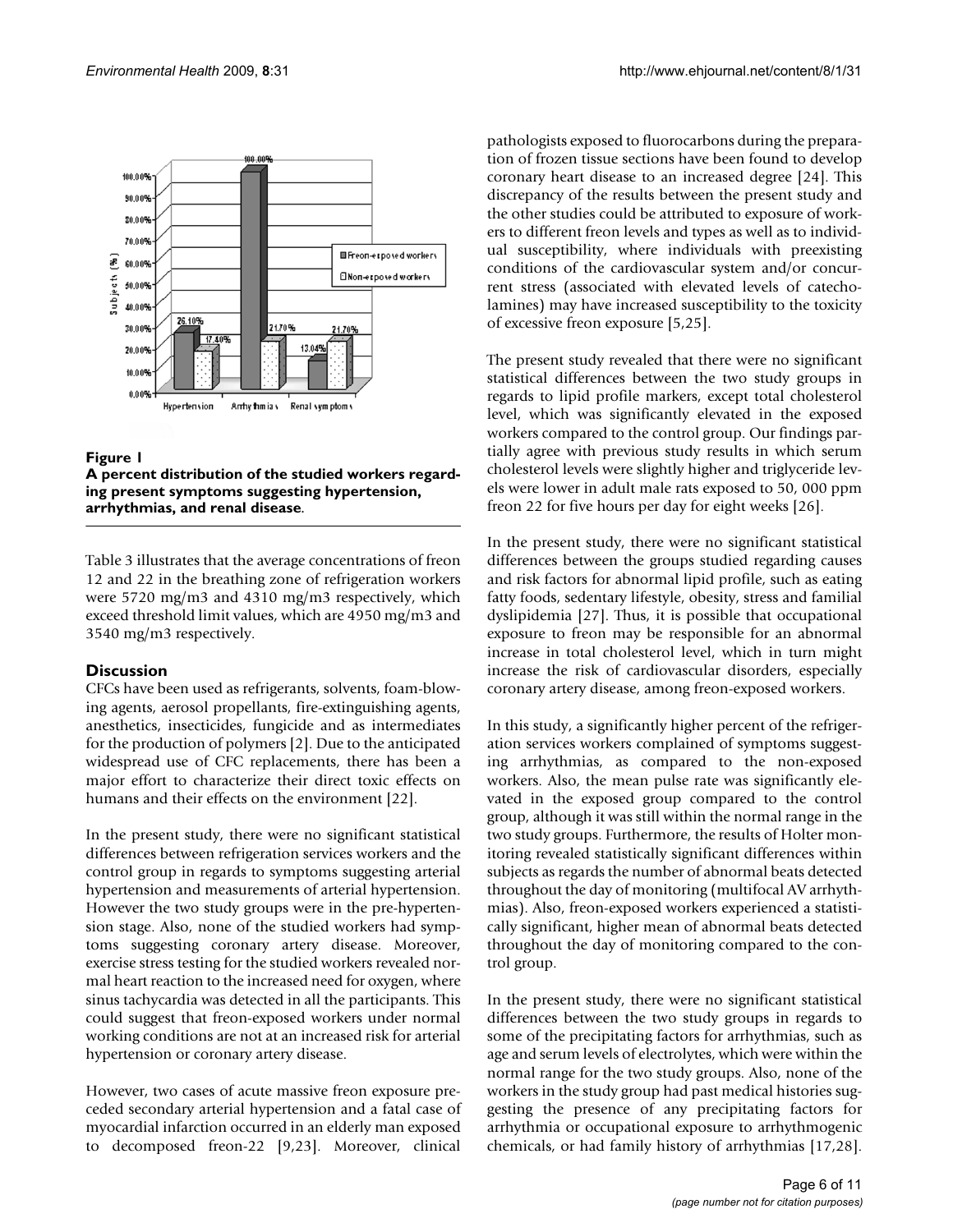**Table 2: Clinical examination and laboratory investigations results of the studied workers by student's t-test:**

| <b>Clinical examination results</b>                                                                                                                                            | Freon-exposed workers<br>$(N = 23)$                                                                                                   | Non-exposed workers<br>$(N = 23)$                                       | P-value                        |
|--------------------------------------------------------------------------------------------------------------------------------------------------------------------------------|---------------------------------------------------------------------------------------------------------------------------------------|-------------------------------------------------------------------------|--------------------------------|
| BMI (Kg/m <sup>2</sup> ) ( $\overline{X}$ ± SD)                                                                                                                                | $29.9 \pm 2.3$                                                                                                                        | $30.2 \pm 3.3$                                                          | 0.72                           |
| Pulse rate (bpm) ( $\overline{X} \pm SD$ )                                                                                                                                     | $97.8 \pm 11.9$                                                                                                                       | $81.3 \pm 3.9$                                                          | 0.018                          |
| Arterial blood pressure (mmHg) $(X \pm SD)$<br>Systolic blood pressure                                                                                                         | $130.0 \pm 5.9$                                                                                                                       | $128.0 \pm 4.3$                                                         | 0.19                           |
| Diastolic blood pressure                                                                                                                                                       | $81.8 \pm 5.2$                                                                                                                        | $80.3 \pm 3.4$                                                          | 0.25                           |
| Laboratory investigations results                                                                                                                                              |                                                                                                                                       |                                                                         |                                |
| Lipid profile (mmol/L) ( $\overline{X} \pm SD$ )<br>Cholesterol<br><b>LDL</b><br><b>HDL</b><br>Triglycerides                                                                   | $5.33 \pm 23.6$<br>$3.57 \pm 25.5$<br>$0.93 \pm 7.4$<br>$2.15 \pm 52.2$                                                               | $4.71 \pm 15.7$<br>$3.75 \pm 17.2$<br>$0.96 \pm 3.9$<br>$2.02 \pm 31.5$ | 0.0002<br>0.29<br>0.41<br>0.34 |
| Serum electrolytes (mmol/L) ( $\overline{X}$ ± SD)<br>Na+<br>K+<br>$Ca++$                                                                                                      | $140.9 \pm 2.7$<br>$4.4 \pm 0.2$<br>$2.23 \pm 0.4$                                                                                    | $141.7 \pm 3.3$<br>$4.7 \pm 0.7$<br>$2.15 \pm 0.8$                      | 0.31<br>0.17<br>0.21           |
| Renal dysfunction markers ( $\overline{X} \pm SD$ )<br>Urinary microalbumin (mg/dl)<br>Urinary $\beta_2$ -microglobulin (µg/ml)                                                | $1.7 \pm 1.5$<br>$0.51 \pm 0.1$                                                                                                       | $18.3 \pm 3.3$<br>$0.22 \pm 0.04$                                       | 0.19<br>0.0012                 |
| A<br>$800 -$<br>$700 -$<br>$600 -$<br>$500 -$<br>Abns<br>Per<br>400<br>Hour<br>$300 -$<br>$200 -$<br>$100 -$<br>$\theta$<br>18:00<br>14:00<br>22:00<br>02:00<br>06:00<br>10:00 | B<br>$800 -$<br>$700 -$<br>$600 -$<br>$500 -$<br>Abns<br>Per 400-<br>Hour<br>$300 -$<br>$200 -$<br>$100 -$<br>15:00<br>19:00<br>14:00 | 23:00<br>03:00<br>07:00                                                 | 11:00<br>15:00                 |

#### (a) Narrative summary of Holter monitori tricular multifocal arrhythmias **Figure 2** ng for Freon-exposed worker during an exposed day showed frequent atrio-ven-

**(a) Narrative summary of Holter monitoring for Freon-exposed worker during an exposed day showed frequent atrio-ventricular multifocal arrhythmias**. **(b)** Narrative summary of Holter monitoring for the same Freonexposed worker during a control day showed a lower frequency of abnormal beats.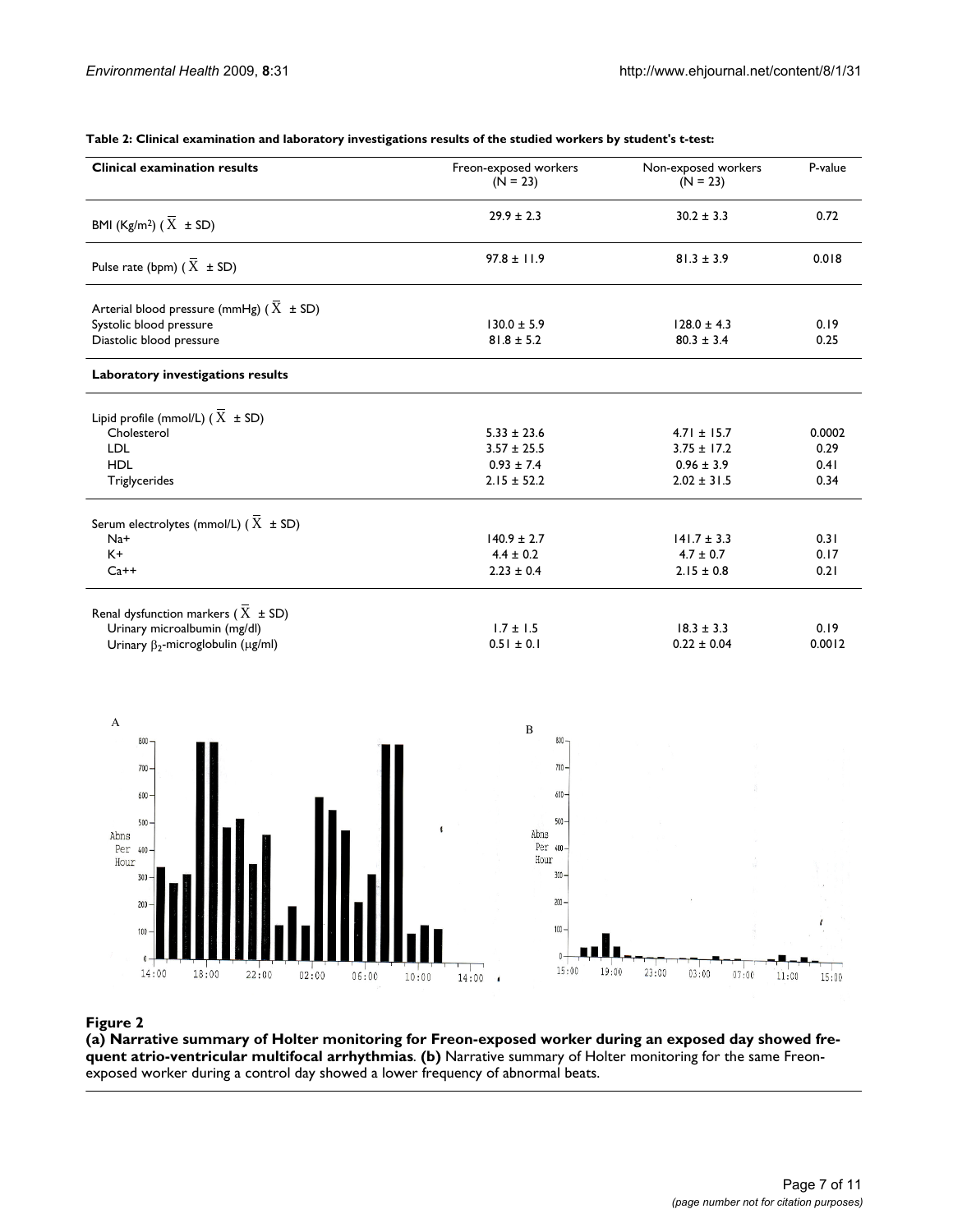

**Figure 3 A mean of studied workers regarding abnormal beats**.

So, it could be concluded that freon-exposed workers are at increased risk for cardiac arrhythmias.

Contrary to our findings, many epidemiologic studies of fluorocarbons exposure have not found a significant increase in arrhythmia frequencies under normal working conditions. However, these studies don't negate the potential toxicity of these substances in situations where exposures are high, such as in a confined space, after a spill or in individuals with underlying heart disease [28]. In a study in which ambulatory (ECG) were recorded for 24 hours on the day of exposure, and on a control day for refrigerator repairmen exposed to FC 12 and FC 22, and on any work day for a control group, no clear connection between fluorocarbons and cardiac arrhythmia was found, although one subject had several ventricular ectopic beats, which may have been with the result of exposure [29]. Also, in a field study conducted on refrigerator repairmen exposed to FC 12 and FC 22, two types of arrhythmia were recorded, ectopic beats and sudden bradycardia. However, no significant differences between exposed and unexposed periods, and no consistent dose effect relations were observed. Thus, the results did not support the notion that fluorocarbons induce cardiac arrhythmia in occupationally exposed refrigerator repairmen [30]. Moreover, the absence of subject differences in





the rate of ventricular and supraventricular arrhythmias were recorded among healthy workers cleaning rocket and ground support equipment for the National Aeronautic and Space Administration (NASA) programs and exposed to fluorocarbon 113. This result was attributed to low level of FC113 exposures, which was below (OSHA) 8 hour (TWA) (PEL) and (NIOSH) recommended exposure limit (REL) of 1000 parts per million (ppm), that did not induce cardiac arrhythmias or subtle changes in cardiac activity [31]. This is a very important result, as despite that FC 113 has a high level of toxicity, keeping workers' exposure below the recommended levels can prevent its toxic effects [32].

However the results of many historical studies agree with that of the present study. In one study, all pathology residents in a Boston hospital experienced palpitations that appeared to be associated with the addition of the surgical pathology rotation to their schedules. On this rotation, the only procedure that could have possibly caused palpitations was the preparation of frozen sections in which a freon-22-based aerosol was used to decrease work time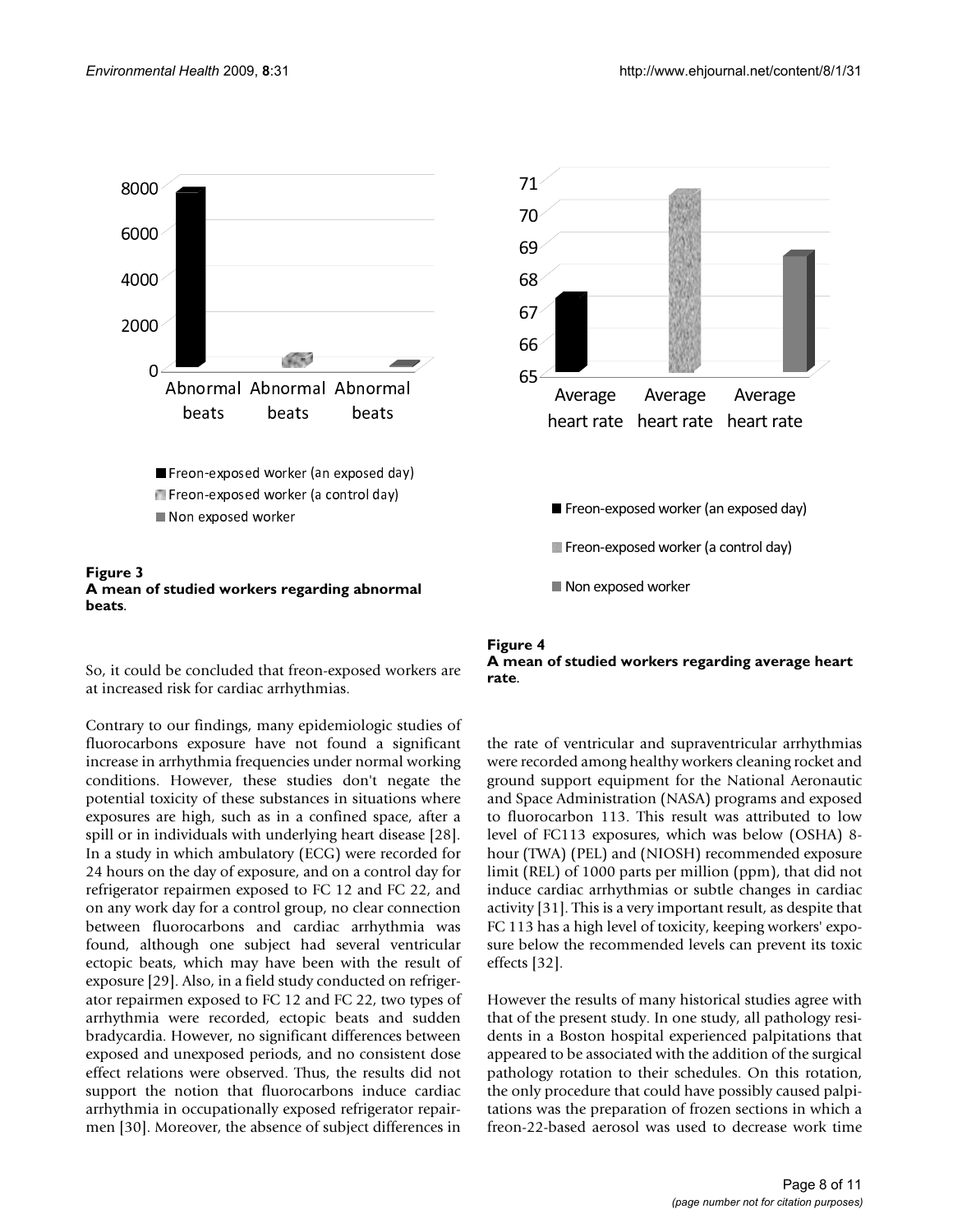| Average concentration of freon 12 and 22<br>in the refrigeration services workshop | The corresponding Threshold<br>limit value (TLV)mg/m <sup>3</sup> |
|------------------------------------------------------------------------------------|-------------------------------------------------------------------|
| Freon 12 5720 mg/m <sup>3</sup> $\pm$ 580                                          | 4950 mg/m <sup>3</sup>                                            |
| Freon 22 4310 mg/m <sup>3</sup> $\pm$ 420                                          | 3540 mg/m <sup>3</sup>                                            |

**Table 3: Average concentration of freon 12 and 22 in workshop of refrigeration workers:**

[33]. Also, a number of deaths have been reported among persons "sniffing" freon accidentally and intentionally [33,34]. In addition, a case of ventricular fibrillation and two cases of atrial fibrillation were recorded after exposure to a fluorinated hydrocarbon and (CFC 113) respectively [35,36].

There are several hypotheses on the mechanism for the arrhythmogenic effect of hydrocarbons and fluorocarbons including: the effects on the central nervous system, respiratory reflexes, changes in potassium levels, or either the adrenergic and/or cholinergic receptors; the direct effects on the cardiac conduction system; or the sensitizing of the heart to the endogenous catecholamines [28,37]. Another theory suggests that CFCs don't sensitize the myocardium to endogenous neurotransmitters, but have a depressant effect on the sinus atrio-ventricular and ventricular conduction systems, allowing other ectopic foci to produce arrhythmias [1]. Moreover, it was found that, fluorocarbons produce both hypertension and coronary artery disease through damage to the endothelial barrier in the vascular system, activation of leukocytes and platelets, initiation of plaque formation, stimulation of the inflammatory response, kidney-related hypertension, and direct damage to cardiac and blood vessel tissue [38].

Individuals with preexisting diseases/conditions of the cardiovascular system or under circumstances where an abnormally large amount of adrenaline is secreted endogenously (such as anger, fear, excitement and severe exertion) or exposed to epinephrine or other sympathomimetic amines e.g. bronchodilator and nasal decongestant, may have increased susceptibility to the toxicity of excessive exposure [5,25]. Furthermore, the arrhythmogenicity of freon on the heart conduction system is enhanced synergistically by hypoxia [39]. Also, caffeine intake, physical activity and tobacco use have been suggested to have a pro-arrhythmic effect [1].

The results of the present study revealed an absence of a statistically significant difference between the two study groups regarding glomerular lesion markers (urinary microalbumin), while the level of urinary  $\beta_2$ -microglobulin (tubular lesion marker) was significantly elevated in freon-exposed workers compared to the control group. In the present study, there were no statistically significant differences between the two study groups regarding age, residence, type of domestic fuels, excess salt intake, obesity, cigarette smoking, alcohol consumption, past history of chronic systemic diseases, certain infectious diseases, complicated urinary tract infection, obstructive uropathy and excess intake of nephrotoxic drugs. Additionally, none of the workers had previous jobs and/or secondary occupations exposing them to different nephrotoxins, nor had family history of nephropathy associated with hyperuricemia and gout [40,41]. So, we suggested that exposure to freon may be an important precipitating factor for renal tubular damage and subsequently renal impairment, which is an important cause for secondary arterial hypertension [14]. These results agree with Brogren et al [42], who reported that organic chlorinated hydrocarbon compounds are known to be nephrotoxic through induction of an autoimmune necrosis of renal tubular cells. In addition, it was hypothesized that freon-induced-arterial hypertension was precipitated by renal proximal tubular damage [8,9].

The average airborne concentrations of freon 12 and 22 at the refrigeration workshop during recharging and repairing activities in the present work were found to exceed the corresponding ACGIH TLV (TWA). These results disagree with the findings of other researchers, who revealed that exposure of volunteers to CFC-11 at concentrations of 250, 500, or 1000 ppm for periods of 1 min to 8 hr, did not produce any untoward physiological effects. Exposure for 8 hr/day, 5 days/week for 2 to 4 weeks to CFC-11 at a concentration of 1000 ppm showed only minor decrement in several cognitive tests [31]. There is also a disagreement regarding the findings of WHO [43], where workers with refrigerant equipment with mean exposure time was 10 min., and chlorofluorocarbon concentrations in their breathing zone exceeded 750 ppm. Their cardiac arrhythmias were registered before, during, and after the exposure by means of a portable ECG. No statistically significant difference was found between exposed and nonexposed periods, nor was there any dose related trend for different individuals when grouped into different exposure groups. The conflict between these studies and the present study findings may not only be due to low concentration levels, but also due to short exposure times during these studies. Thus from our results, it could be concluded that the detected cardiovascular changes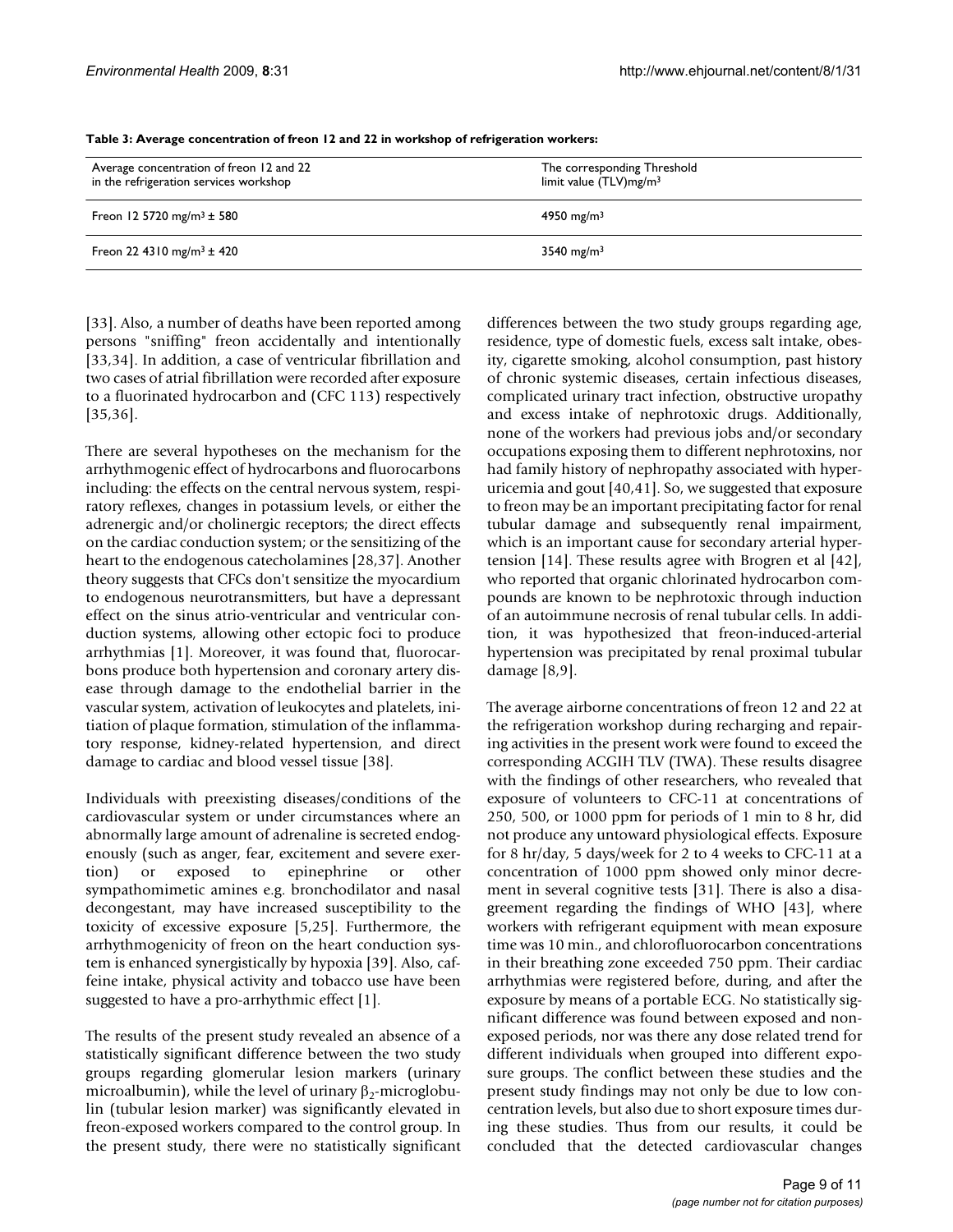besides elevated serum cholesterol and urinary  $\beta_2$ microglobulin (tubular lesion marker) levels among the refrigeration services workers could be attributed to freon exposure exceeding the threshold limit value resulting from leakage during the recharging and repairing of the devices.

#### **Conclusions**

In conclusion, the data indicate that unprotected occupational exposure to freon in the present workplace can induce cardiotoxicity, mainly in the form of cardiac arrhythmias, though their role in inducing arterial hypertension and coronary artery diseases is not well established despite significantly elevated serum cholesterol and urinary β<sub>2</sub>-microglobulin (tubular lesion marker) levels. Moreover, the nephrotoxicity of freon in the studied workers was detected at the level of the tubules, while no glomerular affection was detected. Finally, environmental assessment results for freon in the refrigeration services workshop were found to exceed the threshold limit value. Therefore, substitution of the non-hydrogenated fluorocarbons (CFC) and chlorine-containing hydrogenated fluorocarbons with chlorine-free hydrogenated fluorocarbons, after toxicity testing of these substitutes on both animals and humans, in addition to improved working conditions, are strongly recommended.

#### **Abbreviations**

A.C.G.I.H: (American Conference of Governmental Industrial Hygienists); AV: (atrioventricular); BMI: (body mass index); bpm: (beats per minute); CFC: (chlorofluorocarbons); CNS: (central nervous system); ECG: (electrocardiogram); FC 12: (freon 12), (fluorocarbon 12); FC 22: (freon 22), (fluorocarbon 22); GC-MS: (gas chromatography/mass spectrometer); HDL: (high density lipoprotein); HFC: (hydrofluorocarbons); HRV: (heart rate variability); LDL: (low density lipoprotein); NASA: (National Aeronautic and Space Administration); NIOSH: (National Institute for Occupational Safety and Health); OSHA: (Occupational Safety and Health Administration); PEL: (permissible exposure limit); ppm: (parts per million); REL: (recommended exposure limit); TLV: (threshold limit value); TWA: (time-weighted average); WHO: (World Health Organization).

#### **Competing interests**

The authors declare that they have no competing interests.

#### **Authors' contributions**

LMES designed the study, data collection and analysis, wrote and reviewed the manuscript. RAA chose the studied groups and analyzed their working conditions, conducted environmental assessments, performed the statistical analysis, participated in the data analysis, participated in, wrote and reviewed the manuscript. MMI was involved in revising the manuscript; SER conducted the research and participated in data analysis. All authors read and approved the final manuscript.

#### **Acknowledgements**

The authors want to thank all of the workers for their cooperation and Dr. Laila Nasr, Head of the Clinical Pathology Department, Suez Canal Authority Hospital. for her help in the laboratory investigations of this study.

#### **References**

- 1. Blanda M, Weigand J: **Freon and Other Inhalants.** In *Clinical Management of Poisoning and Drug Overdose* 3rd edition. Edited by: Haddad, Shannon M, Winchester J. Saunders Company; 1998:949-955.
- 2. Payne M, Rubenstein R: **Ozone Depletion and Chlorofluorocarbons.** In *Environmental Health Secrets* Edited by: Williams LK, Langley RL. Hanley & Belfus; 2001:25-29.
- 3. Tsai WT: **[An Overview of Environmental Hazards and Expo](http://www.ncbi.nlm.nih.gov/entrez/query.fcgi?cmd=Retrieve&db=PubMed&dopt=Abstract&list_uids=15936055)[sure Risk of Hydrofluorocarbons \(HFCs\).](http://www.ncbi.nlm.nih.gov/entrez/query.fcgi?cmd=Retrieve&db=PubMed&dopt=Abstract&list_uids=15936055)** *Chemosphere.* 2005, **61(11):**1539-1547.
- 4. Molina MJ, Molina LT: **Chlorofluorocarbons and Destruction of the Ozone Layer.** In *Environmental and Occupational Medicine* 4th edition. Edited by: Rom WN, Markowitz SB. Lippincott Williams & Wilkins Press; 2007:1605-1615.
- 5. DuPont: **Material Safety Data Sheet (MSDS) for Freon 22.** [\[http://www.fluoridealert.org/pesticides/chlorodifluorometh](http://www.fluoridealert.org/pesticides/chlorodifluoromethane.msds.pdf) [ane.msds.pdf](http://www.fluoridealert.org/pesticides/chlorodifluoromethane.msds.pdf)].
- 6. Kubota T, Miyata A: **[Acute Inhalational Exposure to Chlorodif](http://www.ncbi.nlm.nih.gov/entrez/query.fcgi?cmd=Retrieve&db=PubMed&dopt=Abstract&list_uids=16035210)[luoromethane \(Freon-22\): A Report of 43 Cases.](http://www.ncbi.nlm.nih.gov/entrez/query.fcgi?cmd=Retrieve&db=PubMed&dopt=Abstract&list_uids=16035210)** *Clin Toxicol (Phila)* 2005, **43(4):**305-308.
- 7. Salocks C, Kaley B: **Freon. Cal/EPA: Office of Environmental** Health Hazard Assessment (OEHHA). [www.OEHHA.Ca.Gov](http://www.OEHHA.Ca.Gov)].
- 8. Lessard Y, Paulet G: **[A Proposed Mechanism for Cardiac Sensi](http://www.ncbi.nlm.nih.gov/entrez/query.fcgi?cmd=Retrieve&db=PubMed&dopt=Abstract&list_uids=3621282)[tization: Electrophysiological Study of Effects of Difluorod](http://www.ncbi.nlm.nih.gov/entrez/query.fcgi?cmd=Retrieve&db=PubMed&dopt=Abstract&list_uids=3621282)ichloromethane and Adrenaline on Different Types of [Cardiac Preparations Isolated from Sheep Hearts.](http://www.ncbi.nlm.nih.gov/entrez/query.fcgi?cmd=Retrieve&db=PubMed&dopt=Abstract&list_uids=3621282)** *Cardiovasc Res* 1986, **20:**807-815.
- 9. Voge VM: **[Secondary Arterial Hypertension Linked to Freon](http://www.ncbi.nlm.nih.gov/entrez/query.fcgi?cmd=Retrieve&db=PubMed&dopt=Abstract&list_uids=8638181) [Exposure.](http://www.ncbi.nlm.nih.gov/entrez/query.fcgi?cmd=Retrieve&db=PubMed&dopt=Abstract&list_uids=8638181)** *South Med J* 1996, **89:**516-518.
- 10. Brock WJ, Rusch GM, Trochimowicz HJ: **[Cardiac Sensitization:](http://www.ncbi.nlm.nih.gov/entrez/query.fcgi?cmd=Retrieve&db=PubMed&dopt=Abstract&list_uids=12878057) [Methodology and Interpretation in Risk Assessment.](http://www.ncbi.nlm.nih.gov/entrez/query.fcgi?cmd=Retrieve&db=PubMed&dopt=Abstract&list_uids=12878057)** *Regul Toxicol Pharmacol* 2003, **38:**78-90.
- 11. Kurbat RS, Pollack CV: **[Facial Injury and Airway Threat from](http://www.ncbi.nlm.nih.gov/entrez/query.fcgi?cmd=Retrieve&db=PubMed&dopt=Abstract&list_uids=9543396) [Inhalant Abuse: A Case Report.](http://www.ncbi.nlm.nih.gov/entrez/query.fcgi?cmd=Retrieve&db=PubMed&dopt=Abstract&list_uids=9543396)** *J Emerg Med.* **16(2):**167-169.
- 12. Centers for Disease Control and Prevention (CDC): **Body mass** index. 2007 [[http://www.cdc.gov/nccdphp/dnpa/bmi/adult\\_bmi/](http://www.cdc.gov/nccdphp/dnpa/bmi/adult_bmi/about_adult_bmi.htm) [about\\_adult\\_bmi.htm\]](http://www.cdc.gov/nccdphp/dnpa/bmi/adult_bmi/about_adult_bmi.htm).
- 13. McKeown P: **Examination of the pulses.** 2007 [\[http://](http://www.qub.ac.uk/cskills) [www.qub.ac.uk/cskills](http://www.qub.ac.uk/cskills)]. (login required)
- 14. Bakris GL: **Arterial Hypertension.** In *The Merck Manual of Diagnosis and Therapy* Edited by: Beers MH, Porter RS, Jones TV, Kaplan JL. Robert S. Porter. Hardcover (Merck & Co); 2006:604-620.
- 15. Wikipedia: **Blood Pressure.** 2007 [\[http://en.wikipedia.org/wiki/](http://en.wikipedia.org/wiki/Blood_pressure) [Blood\\_pressure](http://en.wikipedia.org/wiki/Blood_pressure)].
- 16. American Heart Association (AHA): **Stress Test.** 2004 [\[http://](http://www.americanheart.org/presenter.jhtml?identifier=4736) [www.americanheart.org/presenter.jhtml?identifier=4736](http://www.americanheart.org/presenter.jhtml?identifier=4736)].
- 17. Chesler E: **The Arrhythmias.** In *Clinical Cardiology* 5th edition. Springer-Verlag; 1993:128-134.
- 18. Brunner F, Crescentini G, Mangani F, Brancaleoni E, Capielo A, Ciccioli P: **Determination of Halocarbons in Air by Gas Chromatography-High Resolution Mass Spectrometry.** *Anal Chem* 1981, **53:**798-801.
- 19. Kumar P, Clark M: **Glomerulonephritis.** In *Clinical Medicine* W.B. Saunders Company, LTD. London, Toronto, Tokyo; 1998:444-455.
- 20. World Health Organization (WHO): **Biological Monitoring of Chemical Exposure in the Workplace.** *Guideline. Selected Metals. WHO, Geneva. Chapt. 3* 1996, **1:**74-90.
- 21. Dean AC, Dean JA, Coulombeir D, Brendel KA: **Epi-info version 6: A Word Processing Data Base and Statistic Programs for Epidemiology on Microcomputers.** Centers for Disease Control. Atlanta, Georgia, USA; 1994.